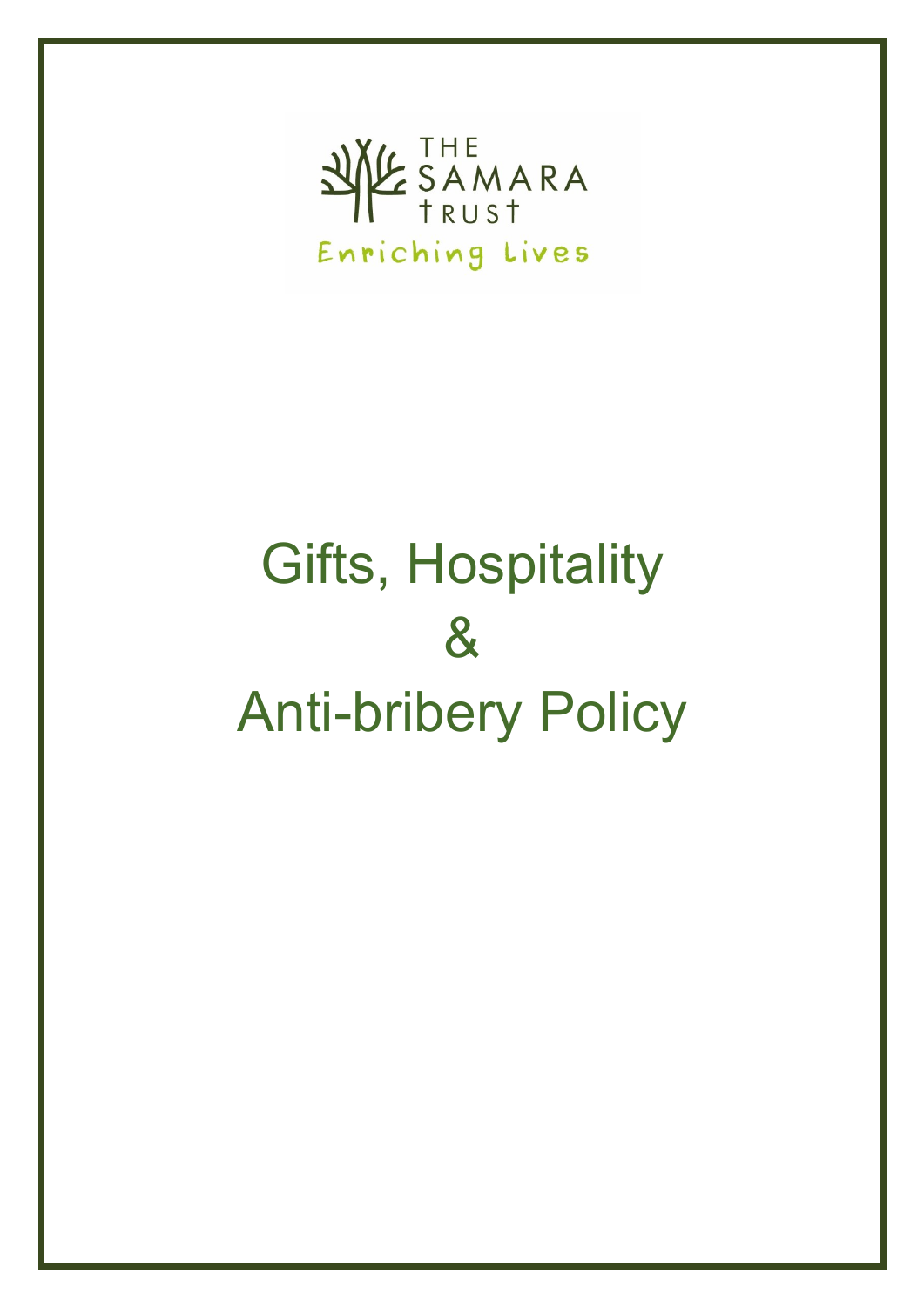# **Contents:**

Statement of intent

- 1. The Bribery Act 2010
- 2. Unacceptable practice
- 3. Acceptable practice
- 4. Charitable donations
- 5. Gifts to staff from the school
- 6. Reporting suspected bribery
- 7. Following investigation
- 8. Record keeping
- 9. Policy review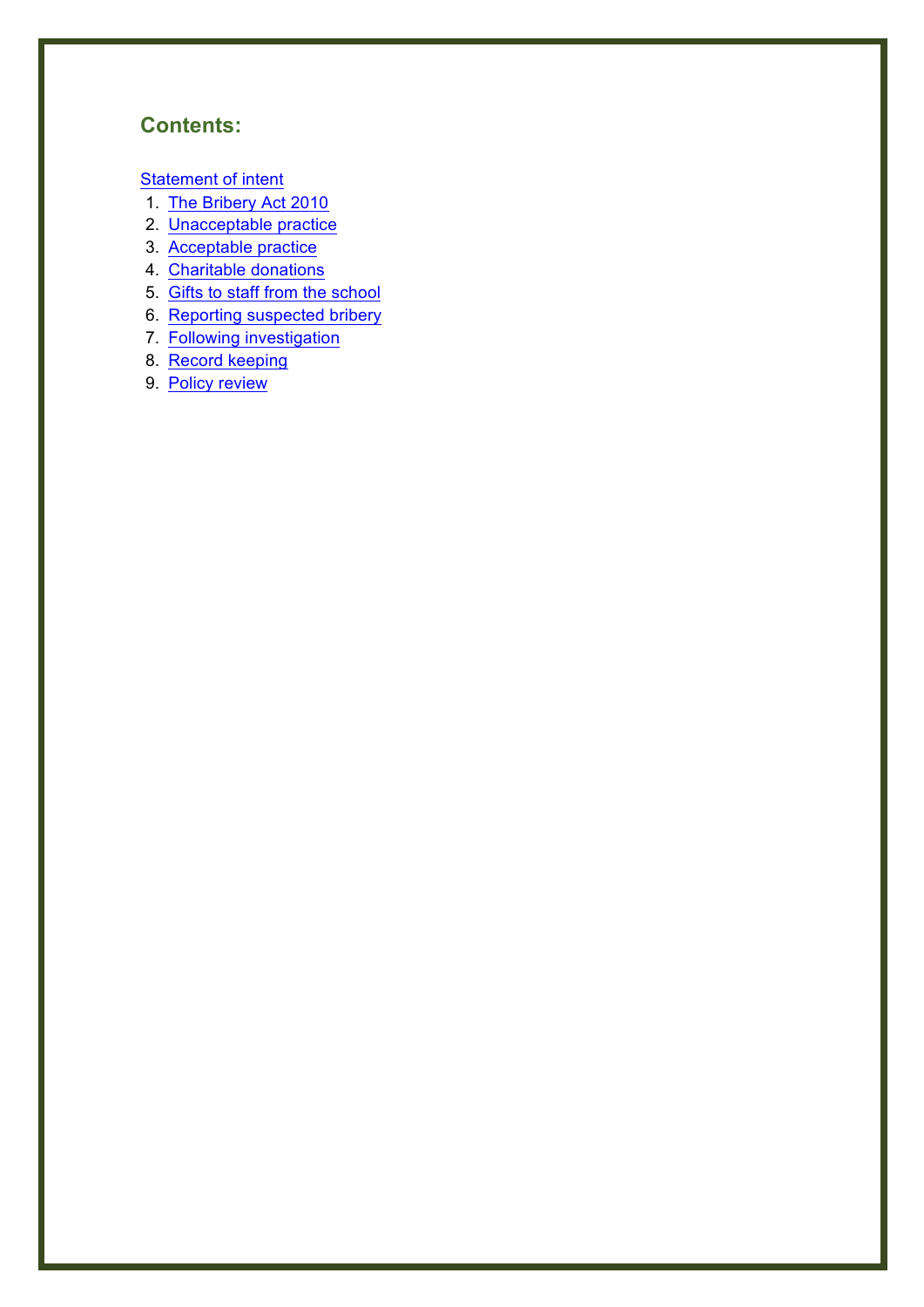## **Gifts, Hospitality & Anti-bribery Policy**

#### **Amendment Sheet**

| Version                       |           | 1.0              |            |
|-------------------------------|-----------|------------------|------------|
| Date                          |           | November 2020    |            |
| Approved by Board of Trustees |           | 24.11.2020       |            |
| Version                       | Date      | Description      | Revision   |
|                               |           |                  | Author     |
| 1.0                           | July 2020 | No Changes       | <b>CFO</b> |
| 1.0                           | July 2018 | F & GP Committee | CFO/School |
|                               |           |                  | <b>Bus</b> |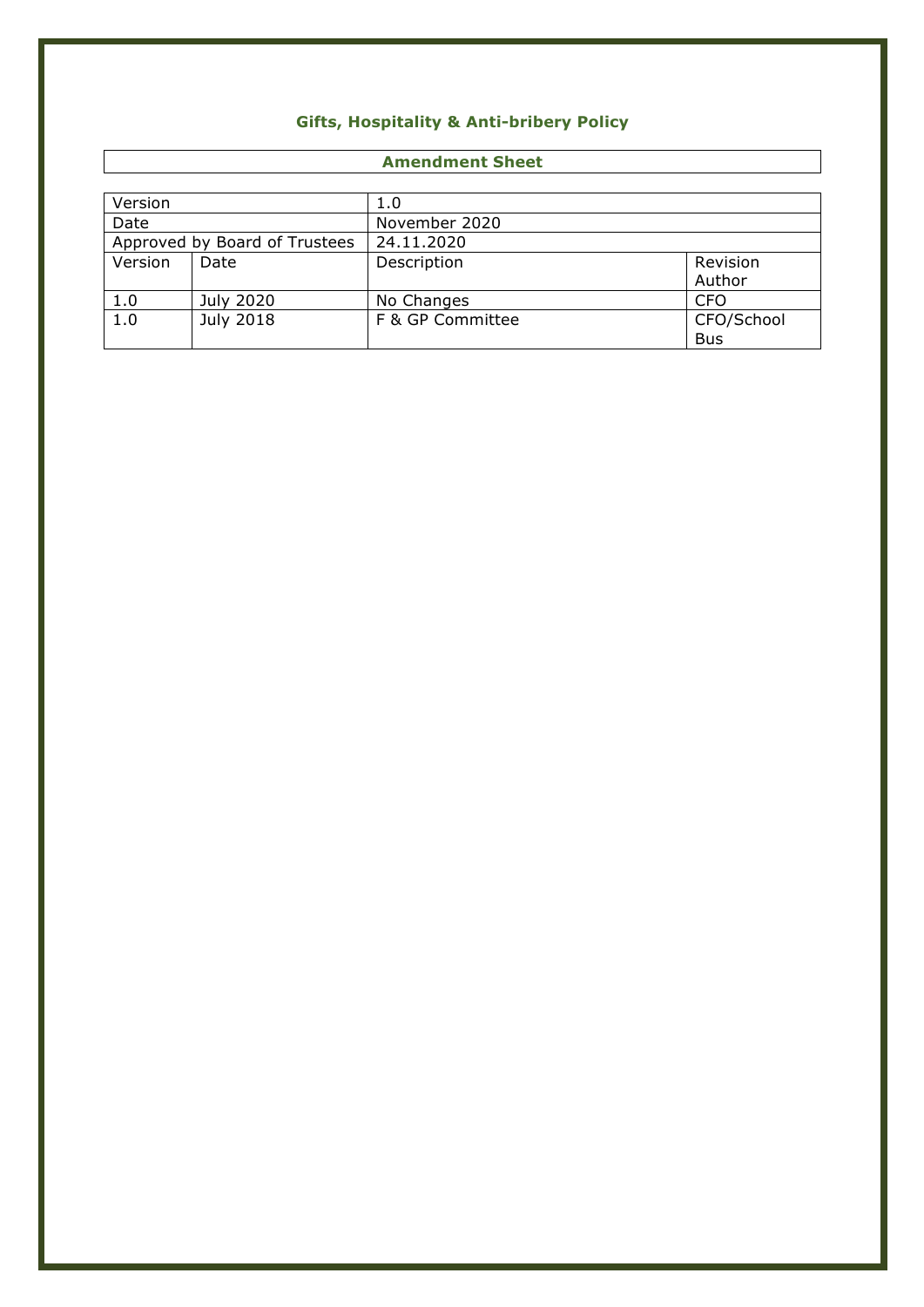## **Statement of intent**

The Samara Trust (the Trust) is committed to the highest ethical standards and acting with integrity in all business activities. This policy details the Trust's position on preventing and prohibiting bribery.

Bribery by, or of, employees, agents or consultants, or any person acting on behalf of Trust will not be tolerated. The SLT is committed to implementing effective measures to prevent, monitor and eliminate bribery.

Bribery and corruption by individuals is punishable by up to ten years' imprisonment and the Trust could face an unlimited fine and serious damage to its reputation; therefore, the Trust takes its legal responsibilities very seriously.

The purpose of this policy is to:

- Establish the responsibilities of the Trust in observing and upholding our position on bribery and corruption.
- Provide information and guidance to academy staff on how to recognise and deal with bribery and corruption concerns.

This policy covers all individuals working for the Trust at all levels (whether permanent, fixedterm or temporary), and includes governors, volunteers, agents and any other person associated with the academy (known throughout the policy as employees).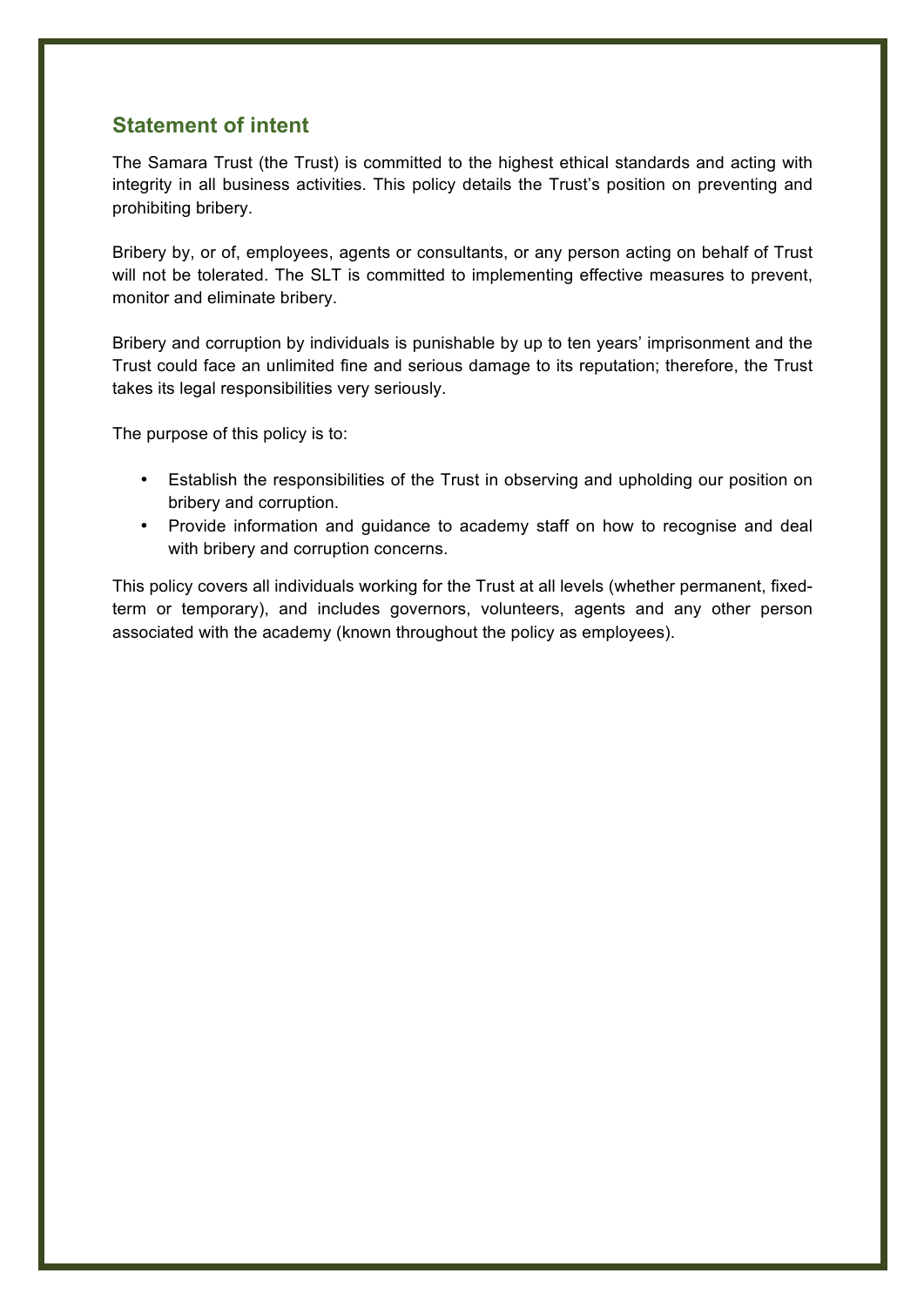# **1. The Bribery Act 2010**

- 1.1. The Bribery Act 2010 came into force on 1 July 2011. It covers bribery and corruption in business activities in the UK and overseas. Under the Bribery Act 2010, a bribe is a financial or other type of advantage offered with the intention of inducing or rewarding improper performance of a function or activity, or knowledge or belief that accepting such a reward would constitute the improper performance of such a function or activity.
- 1.2. A criminal offence will be committed under the Act if:
	- An employee or associated person acting for, or on behalf of the academy, offers, promises, gives, requests, receives or agrees to receive bribes.
	- An employee or associated person acting for, or on behalf of the academy, offers, promises or gives a bribe to a public official with the intention of influencing that official in the performance of their duties.
	- And, in either case, the academy does not have the defence that it has adequate procedures in place to prevent bribery.

## **2. Unacceptable practice**

2.1. It is not acceptable for employees to:

- Give, promise or offer a payment, gift or hospitality, with the expectation or hope that an advantage for the Trust will be received or to reward an advantage already received.
- Give, promise or offer a payment, gift or hospitality to a government official, agent or representative to facilitate or expedite a routine procedure.
- Accept payment from a third party if they know or suspect that it is offered with an expectation of a business advantage in return.
- Threaten or retaliate against another worker who has refused to commit a bribery offence or who has raised concerns under this policy.
- Engage in any activity that may lead to a breach of this policy.

## **3. Acceptable practice**

- 3.1. This policy does not prohibit normal and appropriate hospitality (both given or received) if the following requirements are met:
	- It is not made with the intention of influencing a third party to obtain or retain business or a business advantage, or to reward the provision or retention of business or a business advantage, or in exchange for favours or benefits.
	- It is given in the Trust's name, not in the individual's.
	- It complies with local law.
	- It does not include cash or a cash equivalent, i.e. vouchers, gift certificates.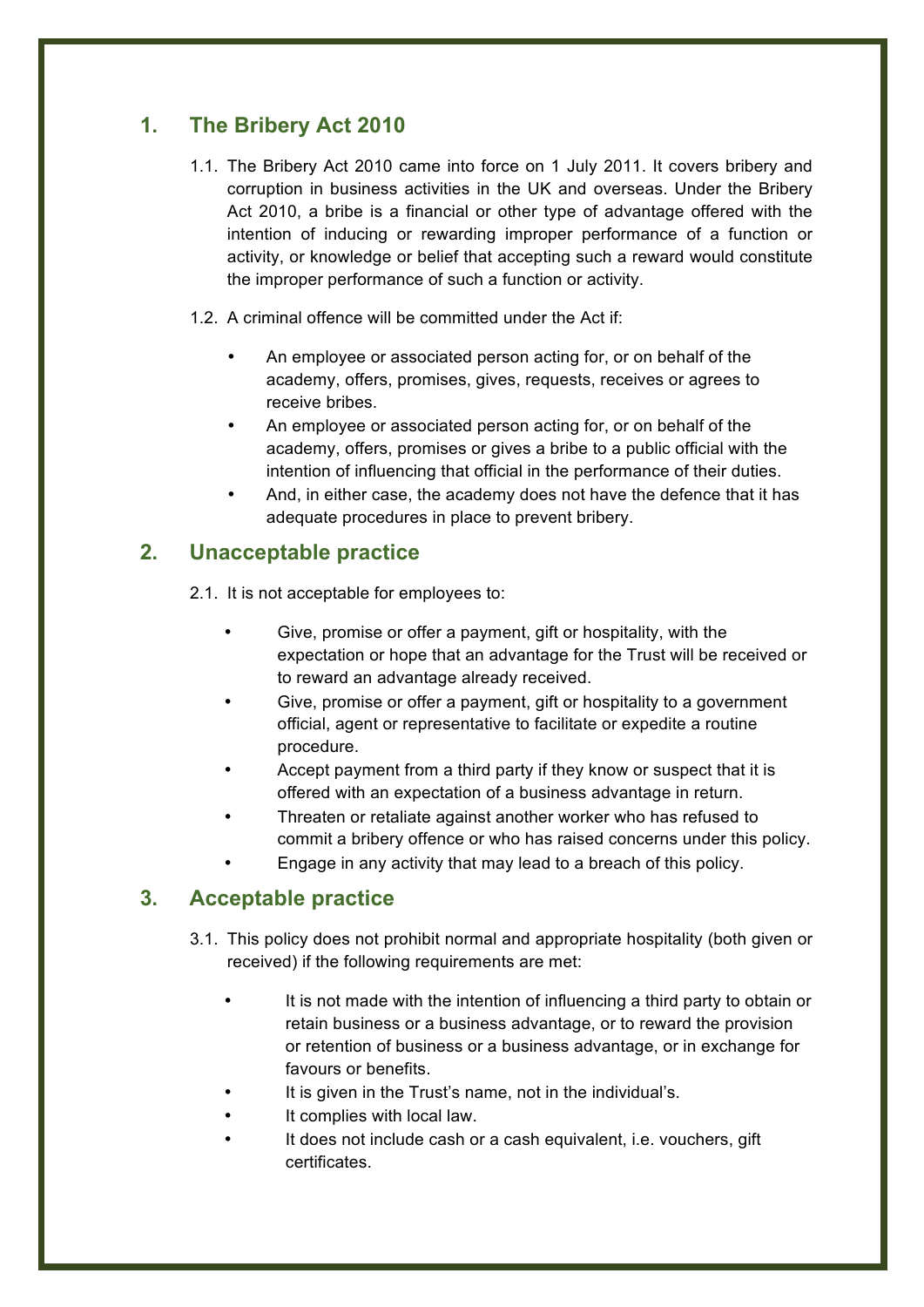- It is appropriate in the circumstances, i.e. the giving of small gifts at Christmas time.
- The type and value of the gift is reasonable given the reason the gift is offered.
- It is given openly, not secretly.
- Gifts should not be offered to, or accepted from, government officials or representatives without the prior approval of the Finance Manager.
- 3.2. The advice of the academy is to, in all circumstances, consider whether the gift or hospitality is reasonable and justified and to consider the intention behind the gift.

### **4. Charitable donations**

4.1. Charitable donations are considered to be part of the academy's wider purpose. The academy supports a number of carefully selected charities. The academy may also support fundraising events involving employees. The academy only makes charitable donations that are legal and ethical. No donation must be offered or made in the academy's name without the prior approval of the Principal.

#### **5. Gifts to staff from the academy**

- 5.1. The purchasing of excessive or alcoholic gifts is regarded as irregular expenditure.
- 5.2. The academy may, at the Principal's discretion, provide staff with token gifts to reward efforts beyond their duties such as significant contributions towards extra-curricular activities. These gifts will be non-monetary, non-alcoholic and cost less than £20.

### **6. Reporting suspected bribery**

- 6.1. Employees are encouraged to raise concerns about any suspicion of bribery or corruption at the earliest possible opportunity. Issues that should be reported include:
	- Any suspected or actual attempts at bribery.
	- Any concerns that an employee may be in receipt of bribes.
	- Any concerns that an employee may be offering or delivering bribes.
- 6.2. All concerns should be reported following the procedure set out in the Trust's Whistleblowing Policy.
- 6.3. The appropriate member of the SLT and in the strictest confidence will investigate all reports of bribery thoroughly and in a timely manner. Employees are required to assist in any investigation into possible or suspected bribery.